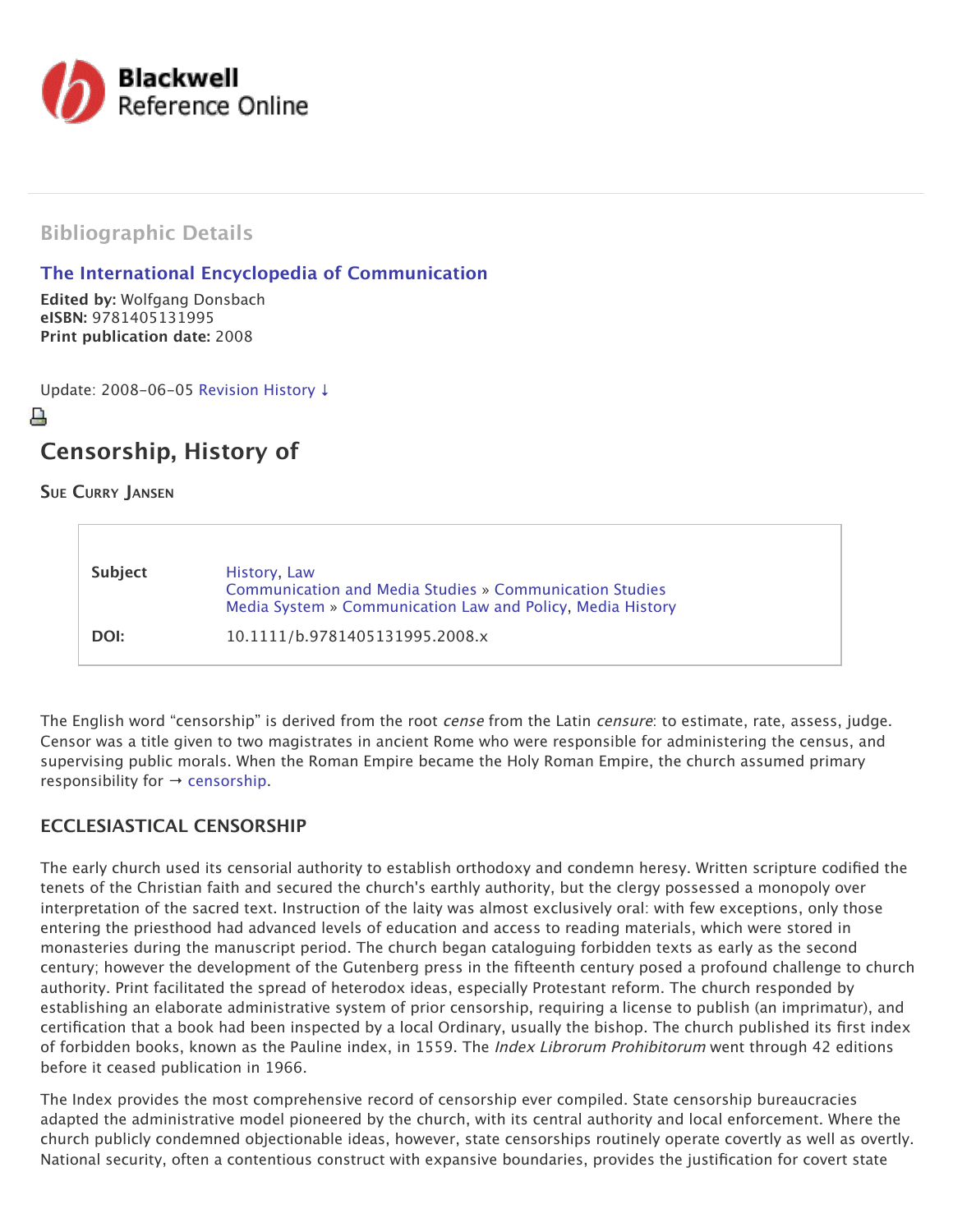censorship (secrecy), especially in wartime, when all nation-states practice censorship.

# **RECORDED HISTORY OF CENSORSHIP**

The etymology, administrative model, and much of the recorded history of censorship are of European origin, but the practice is universal. It predates the word, and continues in other forms even where religious or state censorships have been formally abolished. The written history is largely a history of western censorships because opposition to church and state censorships and advocacy for freedom of expression developed widespread support and achieved legitimacy first in Europe and America (→ [Freedom of Communication;](http://proxy.library.upenn.edu:4809/subscriber/uid=2222/tocnode?id=g9781405131995_chunk_g978140513199511_ss46-1) [Freedom of the Press, Concept of\)](http://proxy.library.upenn.edu:4809/subscriber/uid=2222/tocnode?id=g9781405131995_chunk_g978140513199511_ss48-1). Enfranchisement of freedom of expression in the west is not, however, a story of European superiority or linear progress, but rather a narrative of conflict and struggle. Several factors converged to produce this outcome. A synthesis of Asian, Middle Eastern, and European communication technologies took place in Europe at a propitious moment when the dominant social institution, the church, was experiencing a crisis of legitimacy in reaction to pervasive repression and corruption (→ [Information and Communication Technology, Development of\)](http://proxy.library.upenn.edu:4809/subscriber/uid=2222/tocnode?id=g9781405131995_chunk_g978140513199514_ss19-1).

Movable clay type had been invented in China four centuries before Gutenberg refined the technology in his workshop in Mainz. A diference that made a diference in the rapid development of book publishing and distribution in the west was the Roman alphabet. Based upon the writing system developed by the ancient Phoenicians in the Middle East and adapted by the Greeks, the simple 26-character Roman alphabet could be transferred to print quicker and less expensively than the open-ended system of Chinese characters, which can require thousands of diferent characters to print a single text. Once books were widely available in Europe, the simplicity of the alphabet also facilitated widespread development of literacy. As literacy spread beyond clerics and aristocrats, censorship became an important administrative tool of both church and state.

The suppression of books magnified the powers of print, enhancing demand for prohibited books and the skills to read them. It galvanized opposition to censorship among those most directly afected by its enforcement: printers, book dealers, authors, intellectuals, freethinkers, artists, performers, rebels, and revolutionaries. For fifteen centuries monotheistic orthodoxy and Roman administrative practices efectively imposed a monopoly over the minds and morals of Europeans: when opposition finally gained momentum, the targets were clearly legible, visible, and as accessible as the nearest church, as Martin Luther demonstrated when he nailed his 95 theses to the church door in Wittenberg in 1517.

Censorship in the west frequently involved church and state collaborations. In France, under the Ancien Régime, the Faculty of Theology at the University of Paris was responsible for censorship; later the king played a more prominent role; and then in the period prior to the revolution, the police served as censors. England followed the ecclesiastical model, publishing its first list of forbidden books in 1529. After 1557, the Stationers' Company, made up of printers and manuscript merchants, was granted a monopoly over the production and distribution of print by the crown; the Stationers' Company had the responsibility of suppressing all work that posed a danger to authority. With the proliferation of print, administration of prior censorship became increasingly difficult in England, and the Censorship Act was allowed to expire in 1604; but offensive expression remained subject to prosecution under criminal law.

# **LANGUAGE, CULTURE, AND KNOWLEDGE**

Censorship is a universal phenomenon: it casts shadows over all consequential forms of communication. It is the interdiction that empowers the dicta: sense is made by censoring nonsense. Social order is created by proscribing disorder and inclusion is defined by exclusion. Fundamental distinctions are reified and naturalized to form the categorical structures of language, culture, and knowledge. The resulting cosmology may be internalized, resisted, elaborated, or imploded, but it cannot be ignored because it defines the terrain upon which responses to censorship can be intelligibly enacted and communicated. Whether articulated in relatively benign or deeply oppressive forms, this constitutive or sociological censorship is what makes society possible. Because it is largely unrecognized, its influence is insidious. It casts a pall over human consciousness, and compromises the most rigorous professions of objectivity.

Constitutive censorship escaped critical scrutiny until quite recently because censorship scholarship has been narrowly conceived. Sharing the Enlightenment's conceit that liberal democracies had abolished censorship, it viewed surviving forms of regulative censorships as the work of unenlightened or regressive institutions: churches and repressive states. Critique of regulative censorship is essential to preservation and expansion of free expression. Reasonable levels of transparency are possible in assessing regulative censorships: indices can be identified, calibrated, and evaluated based upon legal or human rights standards such as levels of violence used to secure and enforce control, degrees of tolerance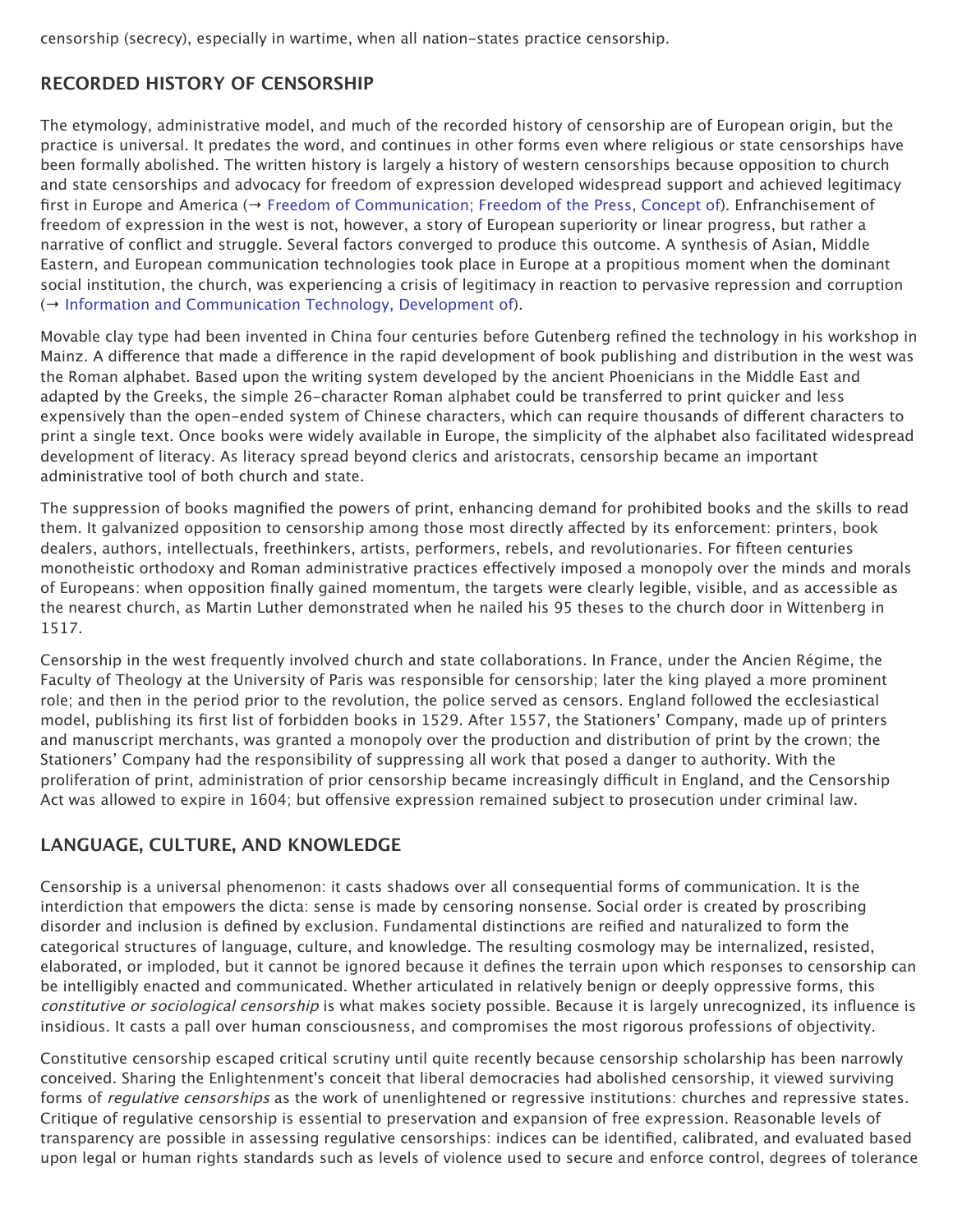for heterodox ideas, or the frequency and intensity of ritual purgation. Regulative censorships are amenable to reform or revolution in ways that can lower body counts, books banned, or citizens gulaged; but no revolution in human history – not even the scientific revolutions of the seventeenth and eighteenth centuries – has ever abolished constitutive censorship.

Constitutive censorships are elastic. Limits of permission can be expanded (or contracted), but constituent censorships can never be fully eliminated because complete escape would require fugitives to step outside of language and beyond the limits of human knowledge: the penalty would be silence or unintelligibility. Yet constitutive censorships share porous borders with regulative censorships. They provide precedents, and linguistic, conceptual, and epistemological anchors for regulative censorships. This is the fundamental conundrum of constitutive censorship: to step outside of one form involves stepping into another.

# **CONTEMPORARY FORMS OF THEOCRATIC CENSORSHIP**

Throughout most of human history, censorship has been considered a legitimate prerogative of power: a means that authorities use to authorize normative systems. In condemning the evil and erroneous, censorship also defines and clarifies the meaning of the good, true, just, or at least the harmless. Until the democratic revolutions of the eighteenth century, the power of communities to excommunicate, to silence, and to exile was nearly absolute. Freedom of expression, where it existed, was community bound and hierarchically distributed. Within these closed circles, censorship was considered a positive act: a way of ensuring morality and homogeneity.

In fundamentalist theocracies, the power is absolute, and sometimes extends beyond excommunication, even beyond communicants. This was the case when Iran's Ayatollah Khomeini issued a *fatwa* condemning to death the Indian-born author Salman Rushdie, who is not a practicing Muslim, for satirizing Islam in his 1989 book, The Satanic Verses: a sentence that the Iranian Government News Service reaffirmed in 2006. The *fatwa* obligated all faithful Muslims to carry out the sentence, forcing Rushdie into years of hiding; his Japanese translator, Hitoshi Igarashi, was murdered, and his Italian translator and Norwegian publisher sufered serious injuries when they were stabbed by assailants carrying out the orders of the fatwa. Others, including the Egyptian-born Nobel Prize-winning author of the Children of Gebelawi, Najib Mahfuz, also received death threats for defending Rushdie's right to free expression.

Resurgence and politicization of fundamentalist forms of Islam following the 1979 Iranian revolution has been accompanied by stricter enforcement of moral codes and reinstituting or strengthening of censorship in Muslim majority nations. Islam is, however, a world religion composed of diverse nationalities and branches, so all generalizations have numerous exceptions. Moreover, individual imams, as divinely ordained descendents of Muhammad, can issue moral orders as well as fatwas. In Iran, for example, censorship moderated under a reform government in the early years of the twenty-first century, but has tightened dramatically since 2005, with new restrictions on book publishing, film, and theatrical performances, suppression of some newspapers, and crackdowns on rooftop satellite dishes. The Islamic Guidance Minister has long blocked access to many Internet news sites; and in 2006 instituted new measures to attempt to control bloggers. The government also brought charges against journalists for postings on Internet sites.

As → [satellite television](http://proxy.library.upenn.edu:4809/subscriber/uid=2222/tocnode?id=g9781405131995_chunk_g978140513199524_ss8-1) and the → [Internet](http://proxy.library.upenn.edu:4809/subscriber/uid=2222/tocnode?id=g9781405131995_chunk_g978140513199514_ss68-1) have made it increasingly possible to circumvent national censorships, transnational responses are becoming more common. Repression of ofensive forms of expression has also taken on new, extra-legal forms through international protests, including violent protest as, for example, when a Danish newspaper, Jyllands-Posten, published a series of cartoons ridiculing the Prophet Muhammad in late 2005, some of which were reprinted and denounced as racist in an Egyptian newspaper, al-Fagr. This set off worldwide protests and counter-protests over the next several months, including violent conflicts in Libya, Pakistan, Afghanistan, Nigeria, and Somalia that killed at least 139 people and injured 823. The editor of the Danish paper apologized for publishing the cartoons. Pope Benedict XVI triggered another wave of global protests by Muslims in 2006 when he quoted a medieval text that condemned Muslim innovations. A nun in Somalia was murdered in retaliation. The Pope also apologized for offending Muslims.

### **BUREAUCRATIZED STATE CENSORSHIP**

State censorship, by contrast, uses law and administrative procedures to enact and enforce censorship. The most comprehensive and longest lasting form of state censorship in recent history was put into place as an emergency measure by Lenin immediately following the victory of his forces in the Russian Revolution in 1917. State censorship remained formally in force until 1989, when the Supreme Soviet eliminated newspaper censorship. Russia had a long tradition of censorship under the tsars, with only a brief period of liberalization (1855–1865) under Alexander II. Lenin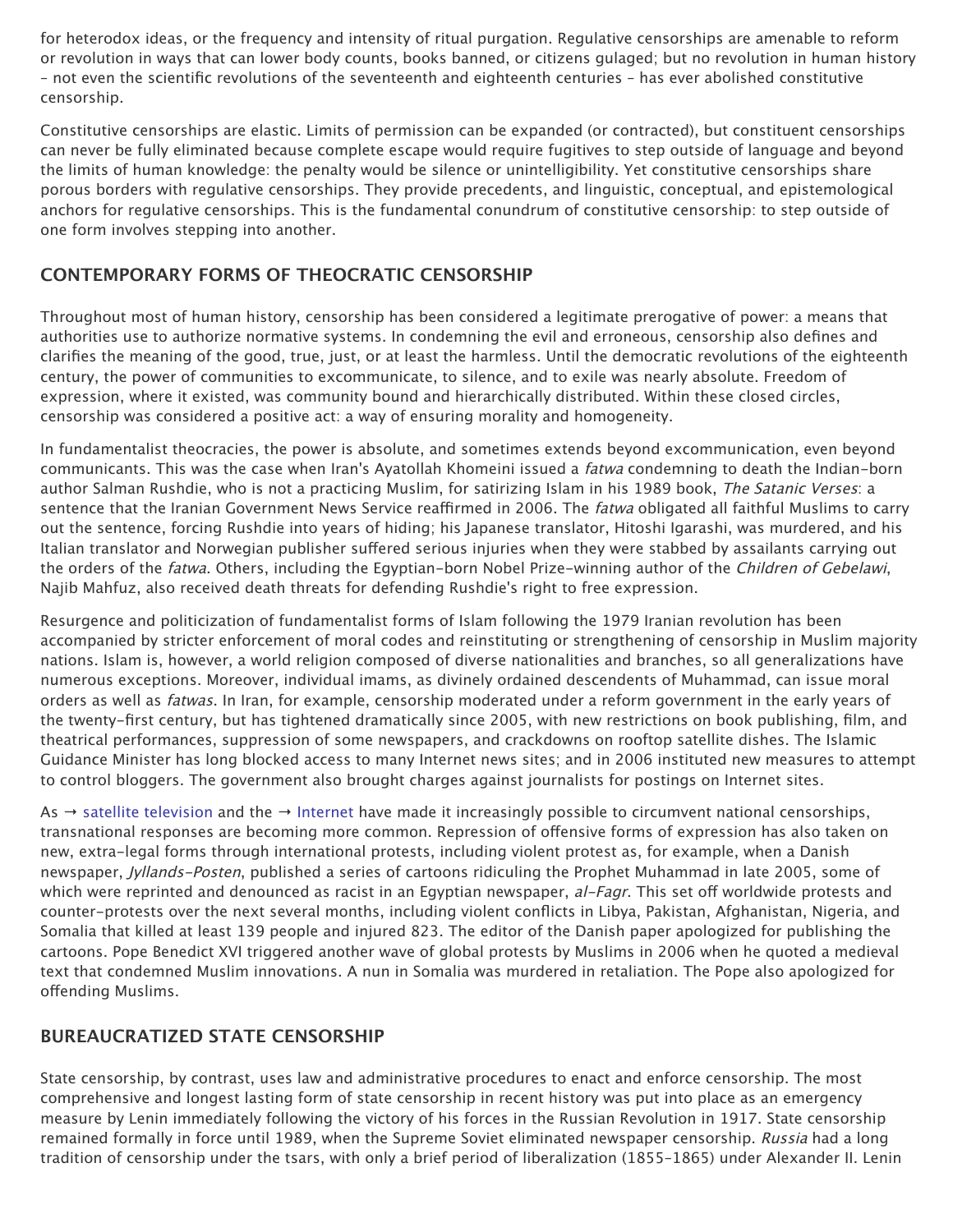was acutely aware of the power of the press and arts as "collective organizers" of propaganda, and mobilized them for socialist re-education. There was some openness to ideological divergence in the immediate post-revolutionary era; however, after 1928 ideological conformity to socialist realism, which entailed viewing life as it was to become rather than as it actually was, became mandatory. Religion was suppressed, and tight controls over art and literature were imposed.

Multiple agencies had responsibilities for supervising literary afairs and the performing arts. The most visible was the Chief Administration for Literary Afairs, known as Glavit; enfranchised in 1922, its powers were expanded considerably under Stalin to include all printed materials, visual arts, broadcasts, lectures, and exhibits. According to the procedural fiction, submission of materials to Glavit for editorial and ideological criticism prior to being publicly disseminated was "voluntary." Glavit actually exercised absolute authority over publication and the performing arts, and possessed the power to shut down any newspaper for ideological deviations. The campaign to rid Soviet culture of neo-bourgeois elements resulted in purges of well-known writers, including Isaac Babel, Osip Mandelstam, and Mikhail Kolcov; in all, it has been estimated that as many as 6,000 writers perished in Stalin's gulags. Tight controls were also imposed over foreign literature entering the Soviet Union, and over artistic and scientific contacts with the west. Stalin personally intervened in supervision of the arts in highly unpredictable ways; this made already cautious bureaucrats even more vigilant, and accelerated self-censorship in literature, the arts, and science to the point of cultural stagnation. The Soviet administration of mind was so successful that in 1952 Stalin had to moderate it because it constrained scientific discovery and produced dull, formulaic literature.

During a brief thaw in Soviet censorship in 1956, Khrushchev personally approved publication of Alexandr Solzhenitsyn's *One day in the life of Ivan Denisovich*, a story about life in a Stalinist labor camp. The same year Khrushchev denounced the Stalinist cult of personality at the 20th Party Congress. Although strict controls remained in efect, these two interrelated developments contributed immeasurably to the emergence of a visible dissident movement in the Soviet Union. After 1956, travel became possible for scientists and intellectuals, and Soviet participation in international conferences and performances increased substantially. Travel not only brought more exposure to western ideas, but also to Russian literature published abroad, tamizdat, such as Boris Pasternak's Dr Zhivago.

Technology posed special challenges to Soviet censors. Under Stalin, the typeface of every typewriter had to be registered so that illicit manuscripts, samizdat, could be traced; when photocopying machines became available, access was strictly regulated and every copy had to be registered. Administering these controls proved onerous; and in order to function at all, work routines were developed that gave higher level employees access to the "not allowed but possible." A fundamental contradiction was built into the Soviet system: the government emphasized universal literacy and provided its citizens with good educational opportunities that fostered intellectual curiosity. At the same time, however, Glavit's censorship was designed to stifle curiosity. Technology was also a factor in the demise of the Soviet system; suspicion of communication technologies along with restrictions imposed by the United States on export of highperformance computers to the Soviet Union and China left the Soviet Union lagging far behind the west in the telecommunications revolution of the 1980s. After the demise of the Soviet Union in 1991, Russian media and the arts experienced a decade of unprecedented openness. However, under Vladimir Putin's leadership, the Russian Federation has reasserted centralized control, including control of media, especially television.

# **CENSORSHIP IN THE TWENTY-FIRST CENTURY**

In the twenty-first century, *China* is expected to be the primary site of struggles for intellectual freedom ( $\rightarrow$  China: [Media System\). Its imposition of controls on the Internet, with the compliance of US-based software companies Goo](http://proxy.library.upenn.edu:4809/subscriber/uid=2222/tocnode?id=g9781405131995_chunk_g97814051319958_ss22-1)gle, Microsoft, and Yahoo! has become a *cause celebre* among Internet freedom advocacy groups (→ [Advocacy Journalism;](http://proxy.library.upenn.edu:4809/subscriber/uid=2222/tocnode?id=g9781405131995_chunk_g97814051319956_ss29-1) [Search Engines\)](http://proxy.library.upenn.edu:4809/subscriber/uid=2222/tocnode?id=g9781405131995_chunk_g978140513199524_ss22-1). However, the Committee to Protect Journalists [\(http://www.cpj.org\)](http://proxy.library.upenn.edu:4809/subscriber/uid=2222/redirect?url=http://www.cpj.org) listed North Korea, Burma, Turkmenistan, Equatorial Guinea, Libya, Eritrea, Cuba, Uzbekistan, Syria, and Belarus as the ten most censored countries in the world in 2006. In an era of instantaneous international communication, journalists, media workers, and communication facilities have increasingly become targets in both regional and international conflicts. Since 1991, when the Committee to Protect Journalists began monitoring violent deaths of journalists, 580 deaths had been recorded by early 2006 – more than three per month, 71 percent of whom were directly targeted in retaliation for their reporting. Even in war zones, murder is the leading cause of death for journalists. By October 2006, 118 journalists and media workers had been killed in Iraq since the US-led invasion in 2003, making it the deadliest war for journalists in modern history, far exceeding the number of journalists who died in World War II (69) and Vietnam (63).

SEE ALSO: → [Advocacy Journalism](http://proxy.library.upenn.edu:4809/subscriber/uid=2222/tocnode?id=g9781405131995_chunk_g97814051319956_ss29-1) → [Censorship](http://proxy.library.upenn.edu:4809/subscriber/uid=2222/tocnode?id=g9781405131995_chunk_g97814051319958_ss12-1) → [China: Media System](http://proxy.library.upenn.edu:4809/subscriber/uid=2222/tocnode?id=g9781405131995_chunk_g97814051319958_ss22-1) → [Freedom of Communication](http://proxy.library.upenn.edu:4809/subscriber/uid=2222/tocnode?id=g9781405131995_chunk_g978140513199511_ss46-1) → [Freedom of the Press, Concept of](http://proxy.library.upenn.edu:4809/subscriber/uid=2222/tocnode?id=g9781405131995_chunk_g978140513199511_ss48-1) → [Information and Communication Technology, Development of](http://proxy.library.upenn.edu:4809/subscriber/uid=2222/tocnode?id=g9781405131995_chunk_g978140513199514_ss19-1)